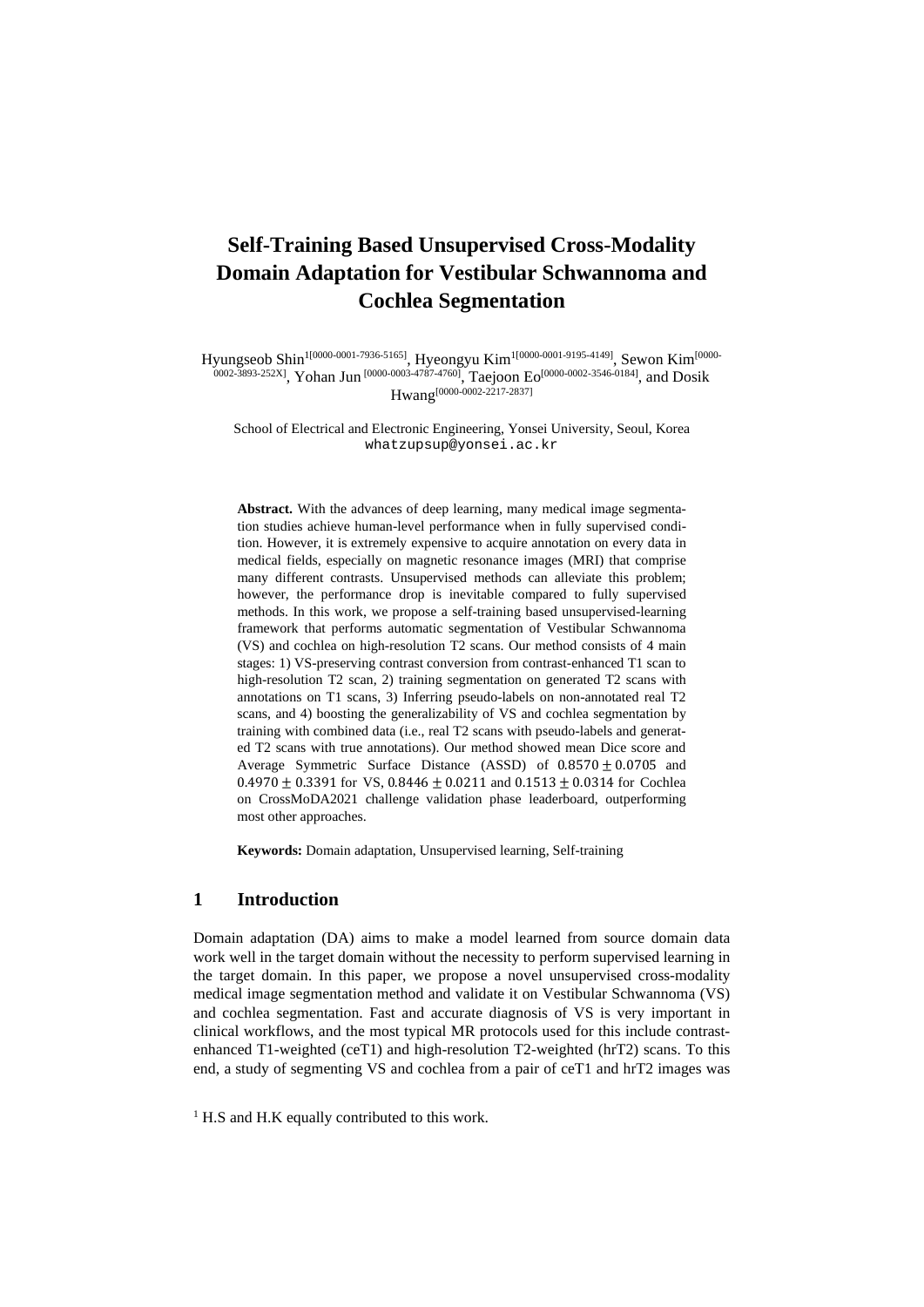presented [1]. However, due to the potential side effect of Gadolinium and long scan time, reducing the cost by segmenting the VS from high-resolution T2 scan alone is being studied [2, 3]. In this study, we aim to perform VS and cochlea segmentation on hrT2 scans using self-training based unsupervised approach trained on unpaired annotated ceT1 and non-annotated hrT2 scans [4, 5]. Our method consists of 4 main stages (Fig. 1): 1) VS-preserving domain translation from contrast-enhanced T1 scan to high-resolution T2 scan followed by self-training scheme which consists of 2) training VS segmentation on generated (i.e., synthetic) T2 scans with annotations on T1 scans, 3) inferring pseudo-labels on non-annotated real T2 scans, and 4) boosting the generalizability of VS and cochlea segmentation by training with combined data (i.e., real T2 scans with pseudo-labels and generated T2 scans with true annotations).



## **2 Methods**

**Fig. 1. Overview of our unsupervised domain adaptation segmentation framework.**

#### **2.1 Contrast Conversion from ceT1 to hrT2 scans**

We have unpaired datasets of two different MRI contrasts, which are annotated ceT1 MRI scans and non-annotated hrT2 scans. Considering that our task is to predict VS and Cochlea on hrT2 images, we first converted our annotated ceT1 images to hrT2 images using cycleGAN [6], thereby to train segmentation model with the generated hrT2 images afterwards. The proposed contrast conversion network follows the 2D CycleGAN structure, as two 3-level U-net based generators try to convert domains and two PatchGAN [6] discriminators try to distinguish real scans from generated scans in each domain. Based on this structure, we have attached segmentation networks that share the encoder of the generators and predict the VS and cochlea masks from input images (Fig. 2). The segmenters are only trained when the real ceT1 and fake hrT2 scans are fed to the generators since they are paired with the provided annotations. It was observed that the supervision coming from the segmenters helped the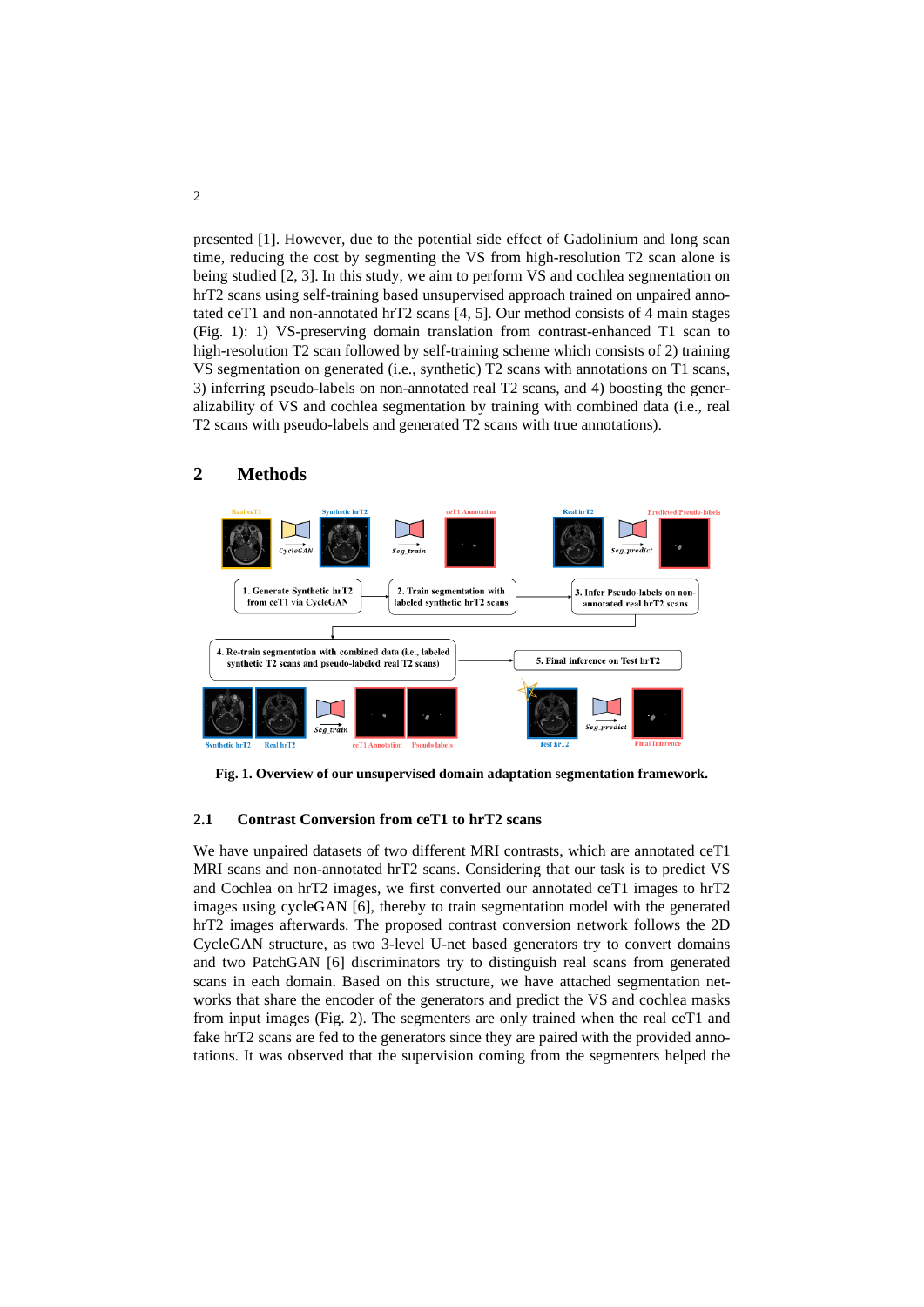shape of VS and cochlea remain well-preserved in the converted images because the segmentation loss made the encoders focus more on areas related to VS (Fig. 4). We also added cycle-consistency loss between the k-space of recovered image and original image. The weighting of adversarial loss, cycle-consistency loss, identity loss and segmentation loss was decided as 1:10:5:100. We used min-max normalization for input images, and the model was trained for 50 epochs using Adam optimizer with an initial learning rate of 0.0001 and multiplicative decay. Segmentation loss on fake hrT2 scan was backpropagated after 5 epochs for stable training.



**Fig. 2. Proposed architecture of CycleGAN with additional Segmenters attached to the Encoders of the generators. The reverse direction (real hrT2 to fake ceT1) is omitted for ease of illustration.**

#### **2.2 Training segmentation on generated T2 scans and provided annotations**

With the generated T2 images and their corresponding segmentation annotations from ceT1 pairs, we can train a segmentation network that segments VS and cochlea segmentation from T2 scans. We employed nnU-Net [7], a standardized and out-of-thebox segmentation framework that self-configures the pre-processing, network architecture, training pipeline from scratch for a given task. The configuration of our 3D U-Net is shown in Fig. 3. It includes deep supervision scheme, input patch size of  $40 \times 256 \times 192$ , a total of 6 downsampling operations, and initial number of 32 kernels. Each convolutional block consists of convolutional layers followed by instance normalization (IN) and Leaky-ReLU. Dice and cross-entropy loss were used as objective function and the network was trained with stochastic gradient descent with an initial learning rate of 0.01 for 200 epochs. Our motivation was that since the CycleGAN was trained to close the distribution gap between generated hrT2 scans and real hrT2 scans, we could train a segmentation network on synthetic T2 scans with the provided annotations and perform segmentation on real hrT2 scans.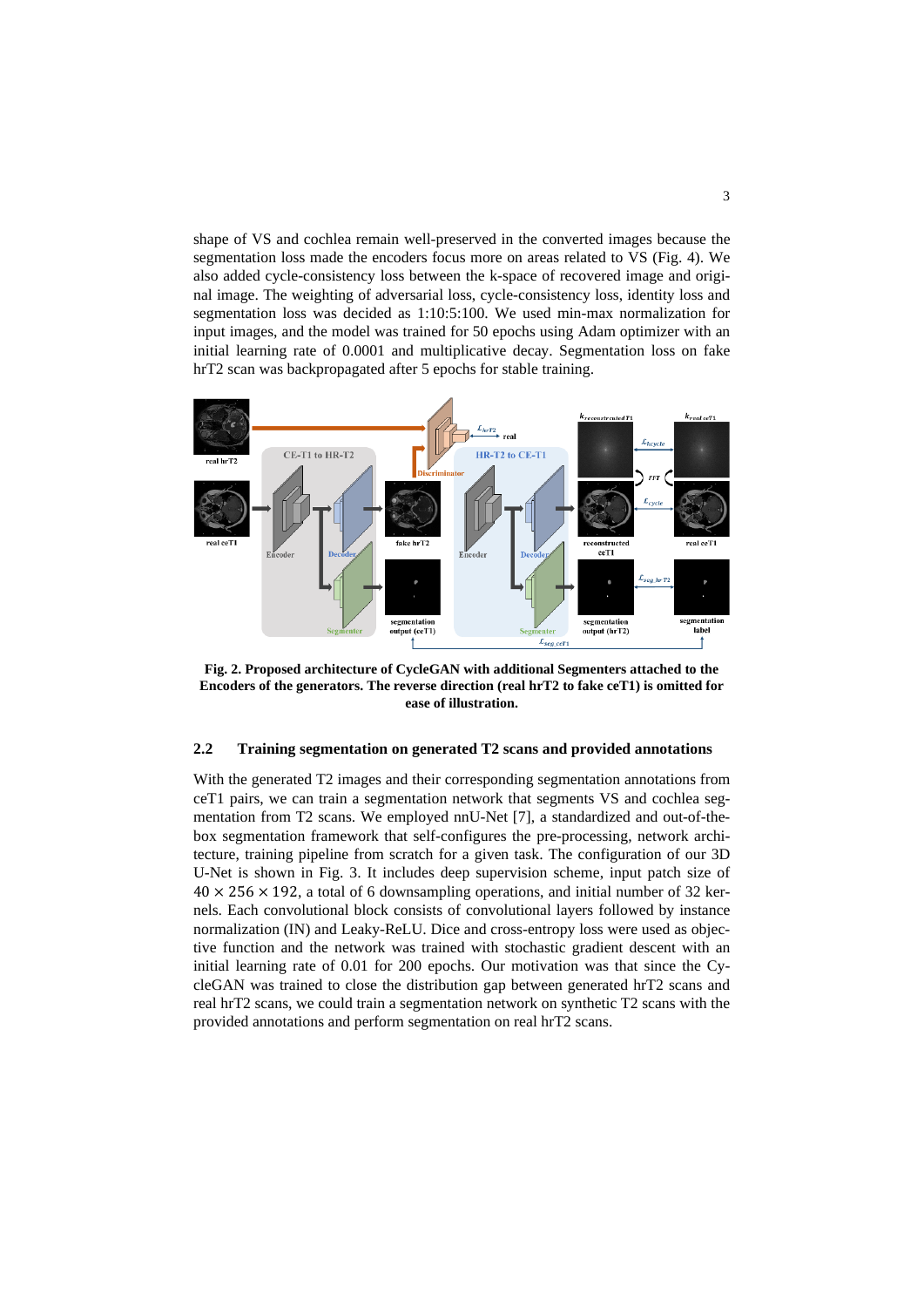

**Fig. 3. Configured nnU-Net architecture.**

## **2.3 Inferring pseudo-labels on Real hrT2 scans to train with combined data**

There may still exist some differences in the distribution between generated T2 scans and real T2 scans and this can lead to segmentation performance drop on real T2 scans. To remedy this and boost the generalizability of segmentation on real hrT2 scans, we employed a self-training strategy that additionally uses unlabeled data by utilizing segmentation predictions of real hrT2 scans as pseudo-labels. Therefore, we finally trained our segmentation network in an unsupervised way on combined dataset that consists of generated T2 scans paired with true ceT1 annotations and real T2 scans paired with pseudo-labels. Despite not being real ground truth labels, it has been reported in the previous literature that such self-training scheme also increases the performance and generalizability of the model [8]. For training using combined datasets, 2D nnU-Net (which showed similar architecture to Fig. 3 except dimensionality) and 3D nnU-Net were cross-validated. 2 folds from 2D model and 3 folds from 3D model which showed good performance on validation data were ensembled for final predictions.

# **3 Results**



#### **3.1 Adding Segmenters on CycleGAN generators**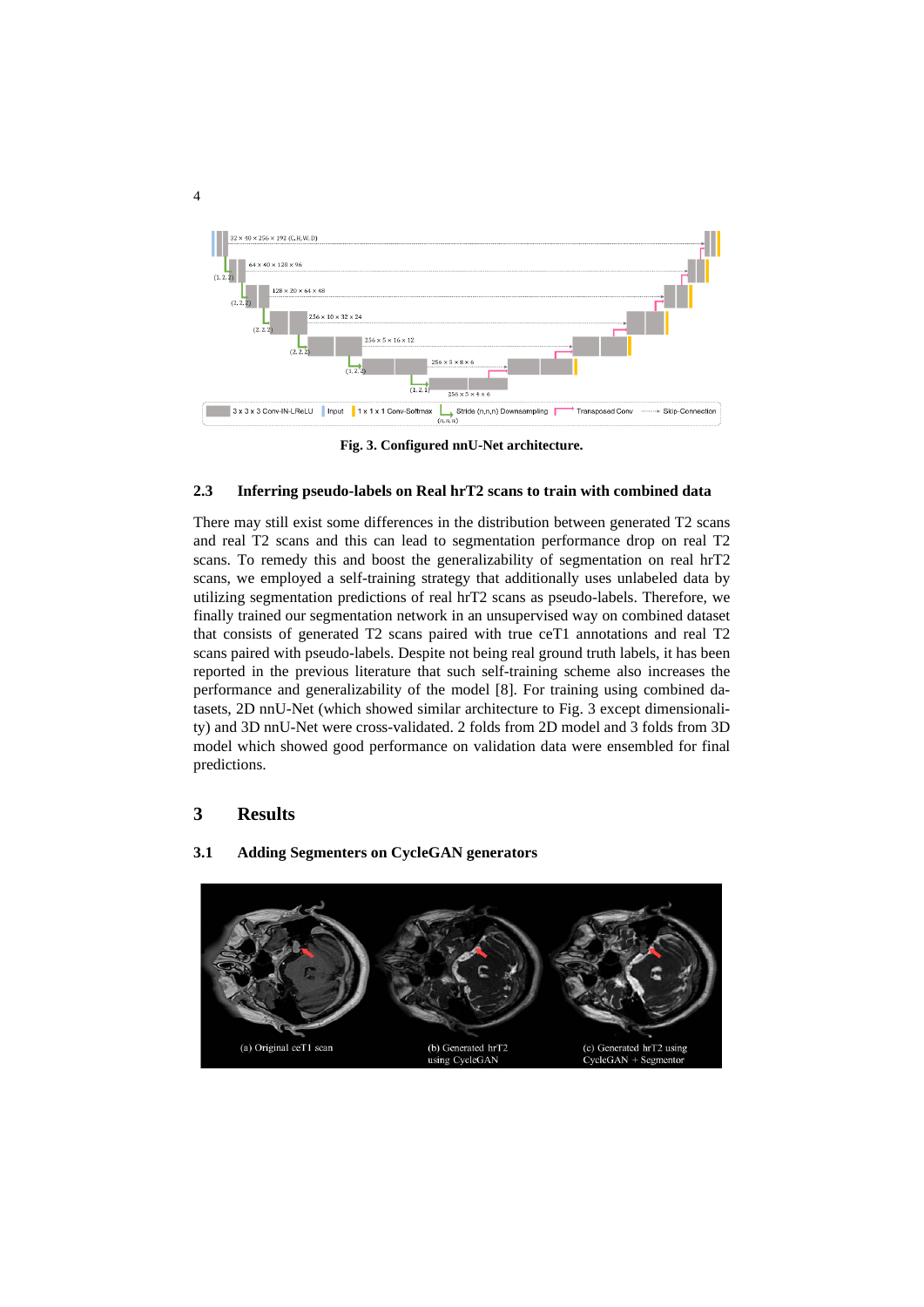#### **Fig. 4. Comparison of the generated hrT2 scans between normal CycleGAN and our proposed VS shape-preserving CycleGAN attached with Segmentors.**

From Fig. 4, it is noted that the loss signal from Segmenter clearly contributed to preserving the shape of VS on converted images by making the shared encoder focus on segmentation area and decode the features correspondingly.

#### **3.2 Boosting segmentation on real hrT2 using self-training approach**



**Fig. 5. Comparison of the segmentation results between the segmentation model trained only on 105 generated T2 scans paired with ceT1 annotations, and the segmentation model trained on 203 combined data (i.e., real T2 scans with pseudo-labels and generated T2 scans with true annotations).**

When the training set for segmentation network is confined to generated T2 scans and the provided annotations on ceT1 scans, the distribution gap between fake hrT2 scans and real hrT2 scans can degrade the segmentation performance on real hrT2 scans. Fig. 5 shows that our self-training approach clearly improved the segmentation performance on validation datasets, particularly those showing different characteristic from generated T2 scans. With self-training scheme, the mean Dice score has quantitatively increased from  $0.8088 \pm 0.0822$  to  $0.8557 \pm 0.0702$  on the validation phase leaderboard.

# **4 Conclusion**

This paper combines contrast conversion and self-training technique for unsupervised cross-modality domain adaptation segmentation. Our method showed mean Dice score and ASSD of  $0.8570 \pm 0.0705$  and  $0.4970 \pm 0.3391$  for VS,  $0.8446 \pm 0.0705$ 0.0211 and  $0.1513 \pm 0.0314$  for Cochlea on CrossMoDA2021 challenge validation phase leaderboard, outperforming most other approaches.